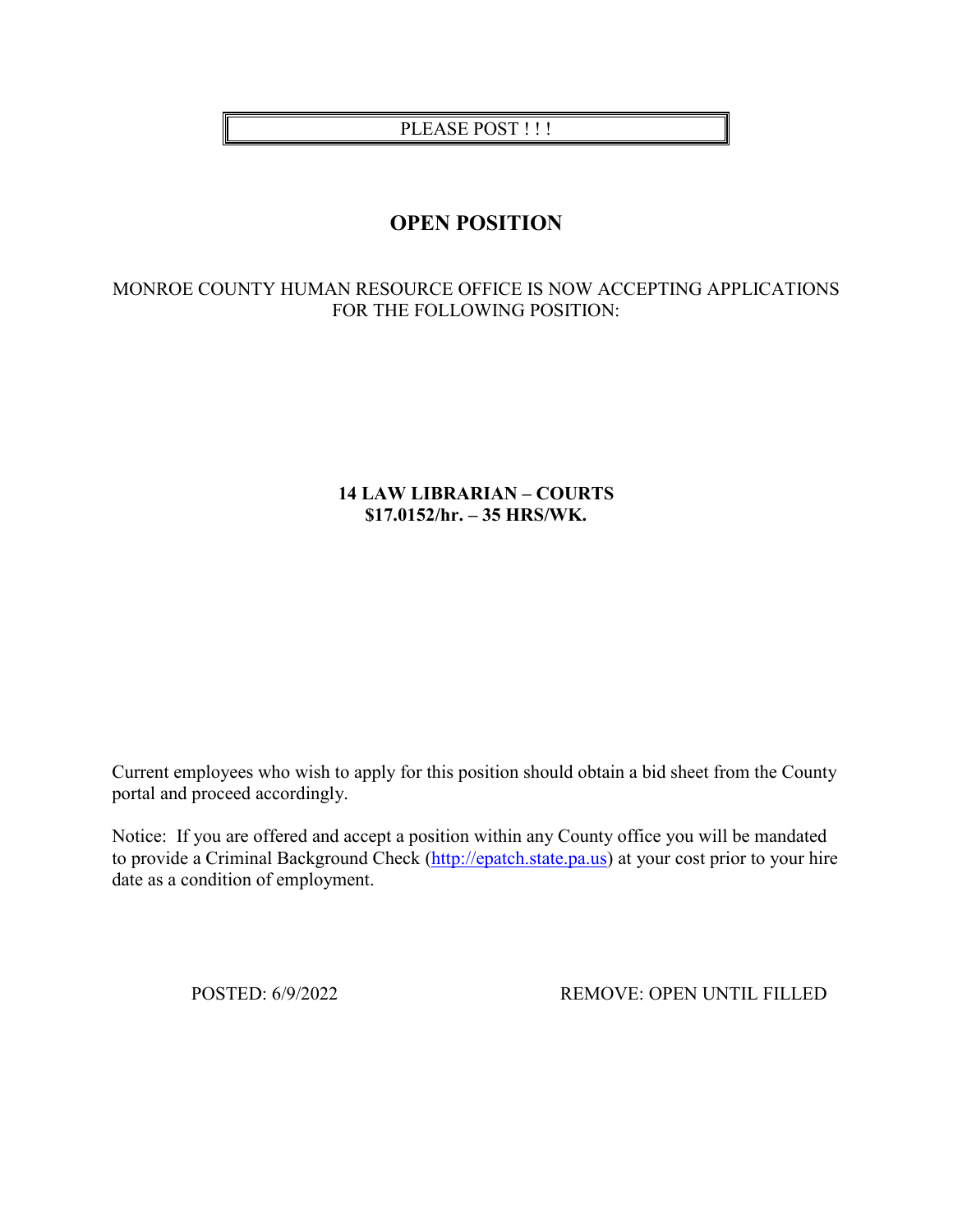# **MONROE COUNTY, PENNSYLVANIA CLASSIFICATION SPECIFICATION**

## **CLASSIFICATION TITLE: LAW LIBRARIAN**

#### **PURPOSE OF CLASSIFICATION**

The purpose of this classification is to oversee the daily operations of the Law Library for the Judicial Department of Monroe County. Duties and responsibilities include, but are not limited to: maintaining current and orderly collection of reference books and legal documentation; instructing and assisting others in the use of library collection; providing, implementing and operating video equipment; and performing other duties as required.

#### **ESSENTIAL FUNCTIONS**

#### **The following duties are normal for this position. These are not to be construed as exclusive or all-inclusive. Other duties may be required and assigned.**

Oversees the operations of the Law Library for the Judicial Department; opens and closes library; enforces library rules and regulations; files books according to specified system; rearranges and maintains orderliness of items assists individuals in locating books and reference materials.

Maintains current collection of books and reference materials; updates Judge's Chamber library collection when requested; determines needs and orders new and/or replacement books as required; receives and sends shipments of books as required.

Performs general bookkeeping and accounting task for library transactions; prepares checks for payment of accounts and obtains appropriate signature; mails payment of accounts; receives appropriation and fees checks; allocates to appropriate account and deposits into proper bank account.

Supervises the use of all library computer systems; installs, updates and maintains computers and CD-ROM systems for the library; assists individuals in the use of the computerized systems and CD-ROMs; answers questions and provides information regarding use of systems; makes recommendations for updated systems and software as needed.

Prepares quarterly report of library accounts and submits to chairman and/or other individuals; prepares annual report of all library accounts; reviews for accuracy and completeness; files with the court; distributes copies as required; maintains copies for departmental files.

Answers and screens incoming telephone calls; routes calls, provides information, and/or takes messages as necessary; answers questions from staff, outside agencies, the public or other individuals regarding library operations; resolves problems when appropriate.

Prepares and types correspondence to include letters, legal documents, memorandums, other documents; reviews information for accuracy and completeness; ensures compliance with proper formats; makes corrections and/or additions as needed; enters information into computer databases as necessary; signs and/or submits to appropriate individual for signature; maintains confidentiality of all documents; copies for departmental files.

Maintains listing of Township ordinances; files ordinances.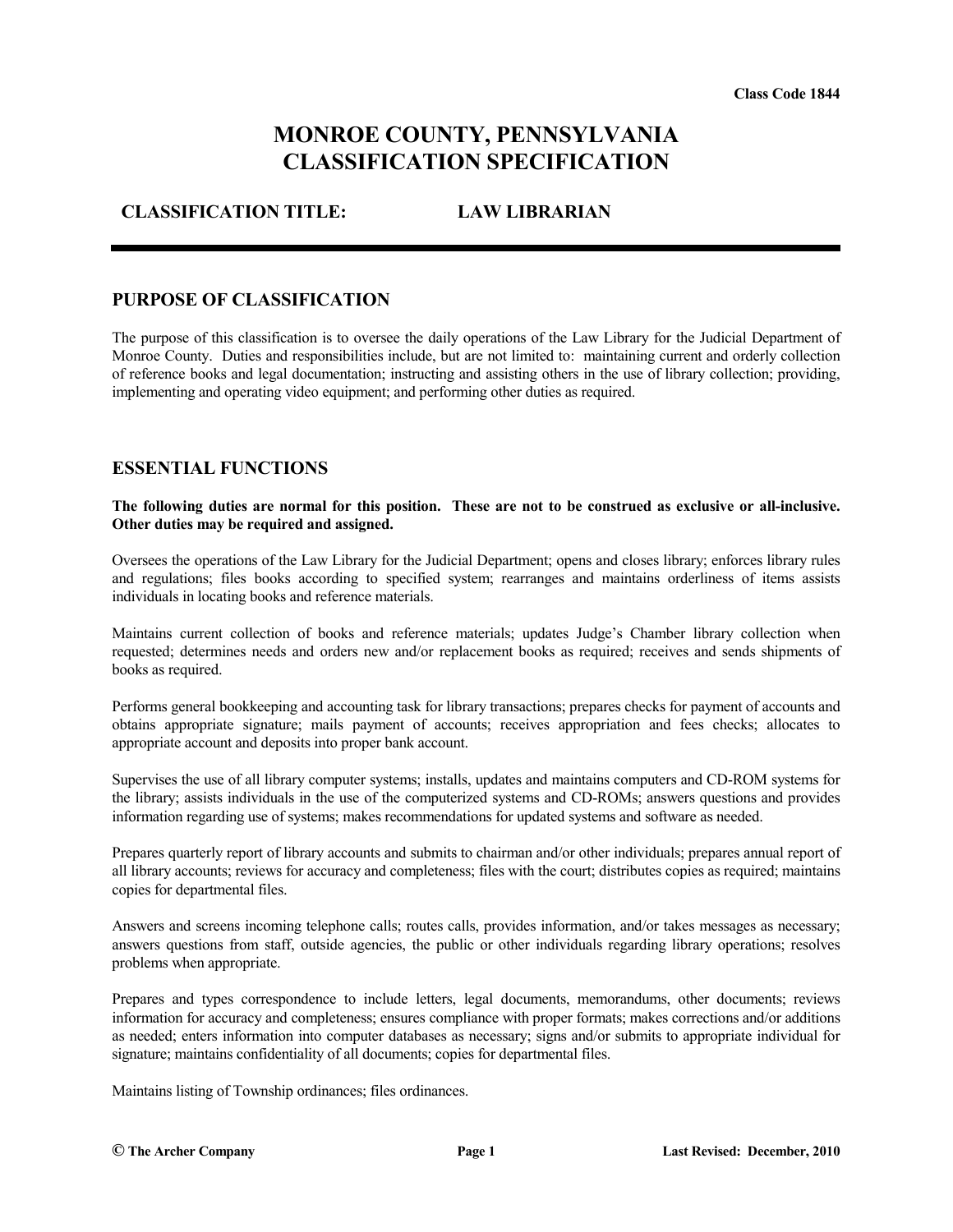Attends Law Library Association Meetings and other meetings, conferences, seminars, workshops and training classes to stay apprised of changes in legislation and current trends within the industry; applies current information to daily work routine; provides feedback to staff regarding new information and training sessions; ensures compliance by other county staff.

Maintains the library office equipment and supplies; examines and monitors the copy machine, fax machine, money machine and other equipment to ensure they are functioning properly; provides assistance in the use of machines; performs minor repairs as necessary; orders replacement supplies when needed.

Provides, sets up, and operates video equipment as required by the court system and other individuals; sets-up equipment for the co-parenting program and other county operated programs as necessary; operates and maintains video equipment.

Receives and processes incoming mail, UPS deliveries and overnight packages; opens, sorts and distributes to appropriate individuals; prepares outgoing mail and overnight packages; delivers mail to appropriate location.

Makes photocopies of various files, documents, correspondence and other items as needed; collates, sorts and distributes to appropriate individuals; maintains copies for departmental use and future reference.

Receives incoming faxes; sorts documents, makes copies and distributes to individual(s) as necessary; maintains copies for departmental files; sends outgoing faxes as requested by supervisor(s) and/or other staff and individuals.

#### **ADDITIONAL FUNCTIONS**

Performs other related duties as required.

#### **MINIMUM QUALIFICATIONS**

Bachelor's degree in Business/Public Administration, Library Sciences or closely related field; supplemented by two (2) year of previous experience and/or training involving library reference and maintenance, video operation, or a related area beneficial to library maintenance and operation; or any equivalent combination of education, training, and experience which provides the requisite knowledge, skills, and abilities for this job.

#### **PERFORMANCE APTITUDES**

**Data Utilization**: Requires the ability to coordinate, manage, and/or correlate data. Includes exercising judgment in determining time, place and/or sequence of operations, referencing data analyses to determine necessity for revision of organizational components, and in the formulation of operational strategy.

**Human Interaction**: Requires the ability to provide guidance, assistance and/or interpretation to others regarding the application of procedures and standards to specific situations.

**Equipment, Machinery, Tools, and Materials Utilization**: Requires the ability to operate and control the actions of equipment, machinery, tools and/or materials requiring complex and rapid adjustments.